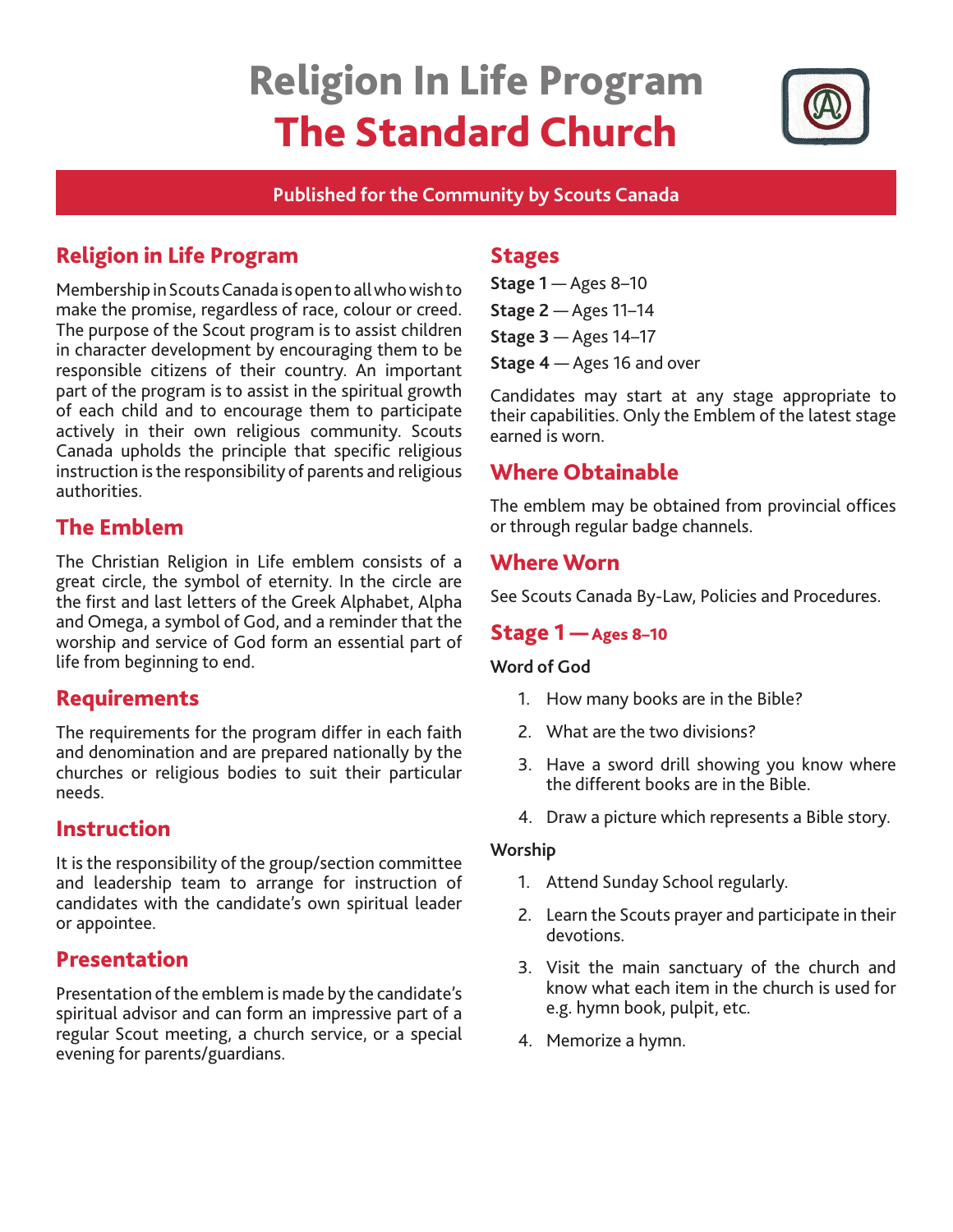#### **Witness to God**

- 1. Invite guests to Sunday School.
- 2. Take an active part (by yourself or in a group) in:
	- a) service to the church
	- b) service to the community
	- c) service at home.

Choose two of the projects only.

- 3. Show on a map the countries where our missionary work is done.
- 4. Tell how you can show others at home, school and church that you love God. (Choose any two in this section)

#### **For children under 8:**

**Word** — Tell a story from the Bible in your own words.

**Worship** — Attend Sunday School regularly.

**Witness** — Invite guests to Sunday School.

## Stage 2 — Ages 11–14

#### **Word of God**

- 1. Memorize the Lord's Prayer and the Twenty Third Psalm.
- 2. Own a Bible.
- 3. Have daily devotions consecutively for two weeks.
- 4. Tell a Bible story in your own words.
- 5. Read "We Believe".

#### **Worship**

- 1. Attend Sunday School and Church regularly.
- 2. Share with another person about the Sunday School lesson or the pastor's sermon.
- 3. Participate in an area of service in the church e.g. usher, choir, help the nursery, etc.
- 4. Know about tithes and give to some part of the church or Sunday School offering.

## **Witness to God**

- 1. Invite guests to Sunday School and Church.
- 2. Perform a good deed for the church.
- 3. Know Scouts law and how you fulfill it in your

daily living.

4. Describe our missionary work at home and abroad to the pastor or designate.

(Choose any two in this section)

## Stage 3 — Ages 14–17

#### **Word of God**

- 1. Memorize the Ten Commandments and the Beatitudes.
- 2. Own a Bible.
- 3. Have daily devotions consecutively for two weeks.
- 4. Study "We Believe". Look up Scripture references. Be prepared to answer questions on contents.

#### **Worship**

- 1. Attend Sunday School, Church, and Youth Meetings regularly.
- 2. Prepare a Sunday School lesson, then participate in it.
- 3. Discuss the meaning of communion.
- 4. Know about tithes and give to some part of the church or Sunday School offering.

## **Witness to God**

- 1. Participate in a work party, e.g. campground cleaning, church or youth workbee, etc.
- 2. Visit the sick from your Sunday School classes or visit a nursing home or hospital.
- 3. Help someone in need with your talents, time or money.
- 4. Discuss in Youth Group the meaning of Christian ethics such as cheating or discrimination. Relate the topic to live issues in decision making.

(Choose any two of this section.)

## Stage 4 – Ages 16 and over

#### **Word of God**

- 1. Memorize I Corinthians, 13.
- 2. Own a Bible.
- 3. Have daily devotions for three consecutive weeks.